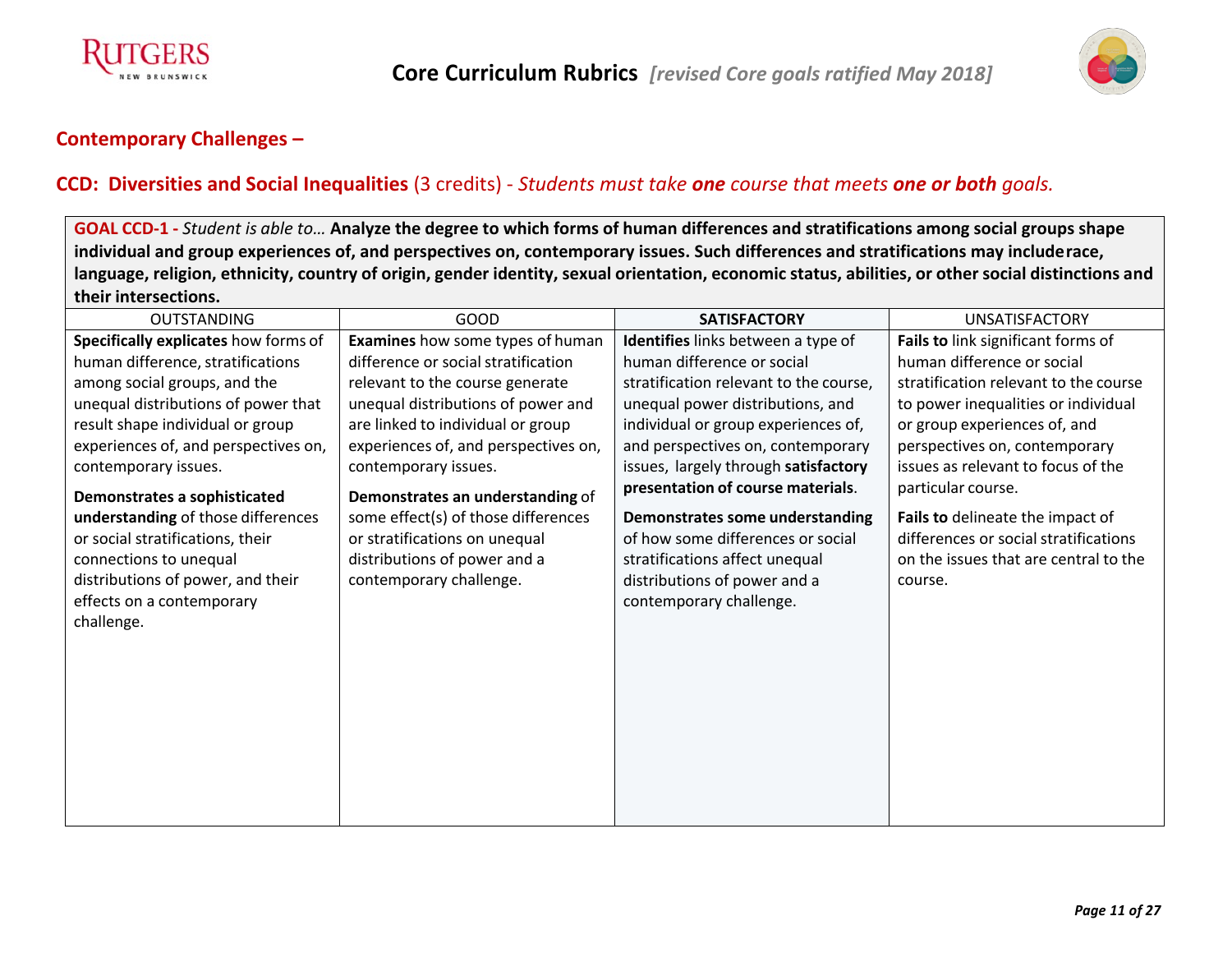



#### **CCD: Diversities and Social Inequalities** (3 credits) - *Students must take one course that meets one or both goals.*

| GOAL CCD-2 - Student is able to Analyze contemporary social justice issues and unbalanced social power systems.                                                                                                                                                                                                                                                                                                |                                                                                                                                                                                                                                                                                                                                       |                                                                                                                                                                                                                |                                                                                                                                                                                                     |  |  |
|----------------------------------------------------------------------------------------------------------------------------------------------------------------------------------------------------------------------------------------------------------------------------------------------------------------------------------------------------------------------------------------------------------------|---------------------------------------------------------------------------------------------------------------------------------------------------------------------------------------------------------------------------------------------------------------------------------------------------------------------------------------|----------------------------------------------------------------------------------------------------------------------------------------------------------------------------------------------------------------|-----------------------------------------------------------------------------------------------------------------------------------------------------------------------------------------------------|--|--|
| <b>OUTSTANDING</b>                                                                                                                                                                                                                                                                                                                                                                                             | GOOD                                                                                                                                                                                                                                                                                                                                  | <b>SATISFACTORY</b>                                                                                                                                                                                            | <b>UNSATISFACTORY</b>                                                                                                                                                                               |  |  |
| Provides detailed critical analysis<br>of what "social justice" means in<br>contemporary contexts and offers a<br>critical assessment of existing<br>approaches.<br>Provides a sophisticated                                                                                                                                                                                                                   | Provides a robust explanation of<br>what "social justice" means in<br>contemporary contexts.<br>Explains the causes of one or more<br>unbalanced social power system(s),<br>placing them in contemporary                                                                                                                              | Satisfactorily presents course<br>material on what social justice<br>means in contemporary contexts.<br><b>Describes</b> causes of unbalanced<br>social power system(s) with some<br>attention to contemporary | Shows little understanding of what<br>is meant by social justice and little<br>or no reflection on the meaning of<br>social justice or the role context<br>might play.<br>Minimal and/or unexamined |  |  |
| exploration of the causes of one or<br>more unbalanced social power<br>system(s) and their connections to<br>other contemporary issues.<br><b>Critically and thoughtfully</b><br>evaluates ways to advance social<br>justice in the context of unbalanced<br>social power systems.<br>Demonstrates original thinking in<br>identifying resources for and<br>obstacles to change, and<br>alternative solutions. | contexts.<br>Demonstrates an understanding of<br>the goal of advancing social justice<br>in the context of unbalanced social<br>power systems and who/what<br>would need to change to achieve<br>social justice in a particular context.<br><b>Identifies</b> resources for and<br>obstacles to change, and<br>alternative solutions. | contexts.<br>Touches on obstacles to and<br>resources for change, and<br>alternative solutions.                                                                                                                | claims about causation.<br>Fails to provide any context for the<br>existing state of affairs, or any<br>coherent discussion of paths to<br>change.<br>Relies on opinion and polemic.                |  |  |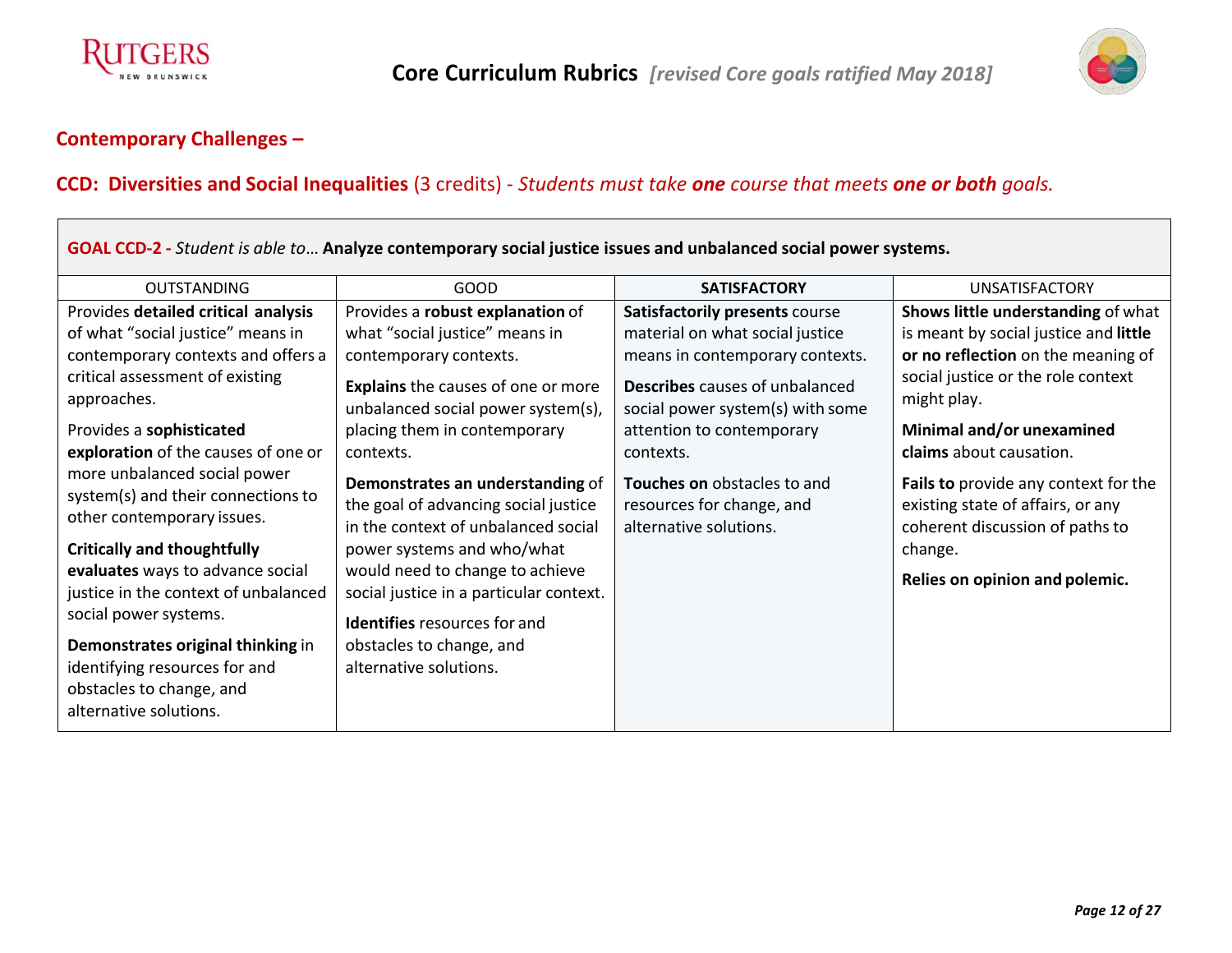



# **CCO: Our Common Future** (3 credits) - *Students must take one course that meets one or both goals.*

| GOAL CCO-1 – Student is able to Analyze a contemporary global issue from a multidisciplinary perspective.                                                                                                                                                                                                                                                                    |                                                                                                                                                                                                                                                                                                      |                                                                                                                                                                                                                                       |                                                                                                                                                                                                                                                                                                                                                                                         |  |  |
|------------------------------------------------------------------------------------------------------------------------------------------------------------------------------------------------------------------------------------------------------------------------------------------------------------------------------------------------------------------------------|------------------------------------------------------------------------------------------------------------------------------------------------------------------------------------------------------------------------------------------------------------------------------------------------------|---------------------------------------------------------------------------------------------------------------------------------------------------------------------------------------------------------------------------------------|-----------------------------------------------------------------------------------------------------------------------------------------------------------------------------------------------------------------------------------------------------------------------------------------------------------------------------------------------------------------------------------------|--|--|
| <b>OUTSTANDING</b>                                                                                                                                                                                                                                                                                                                                                           | GOOD                                                                                                                                                                                                                                                                                                 | <b>SATISFACTORY</b>                                                                                                                                                                                                                   | <b>UNSATISFACTORY</b>                                                                                                                                                                                                                                                                                                                                                                   |  |  |
| Demonstrates a sophisticated<br>understanding in identifying,<br>comparing, and contrasting at least<br>two different disciplinary<br>perspectives as applied to a pressing<br>contemporary global issue.<br>Critically analyzes and assesses the<br>advantages/ scope and<br>disadvantages/ limits of each<br>perspective.<br>Draws original and thoughtful<br>conclusions. | Identifies, compares, and contrasts<br>at least two different disciplinary<br>perspectives as applied to a pressing<br>contemporary global issue.<br>Notes some advantages/ scope and<br>disadvantages/ limits of each<br>perspective.<br><b>Touches on broader connections</b><br>and implications. | Satisfactorily summarizes different<br>disciplinary perspectives on a<br>contemporary global issue.<br>Acknowledges that each perspective<br>has advantages and disadvantages.<br><b>Satisfactorily presents course</b><br>materials. | Fails to clearly identify disciplinary<br>perspectives on any relevant global<br>issues.<br>Fails to accurately distinguish<br>between at least two different<br>disciplinary perspectives on the<br>issue.<br>Fails to identify and explicate the<br>advantages and disadvantages of<br>each perspective.<br>Lacks any critical analysis of any<br>disciplinary approach to the issue. |  |  |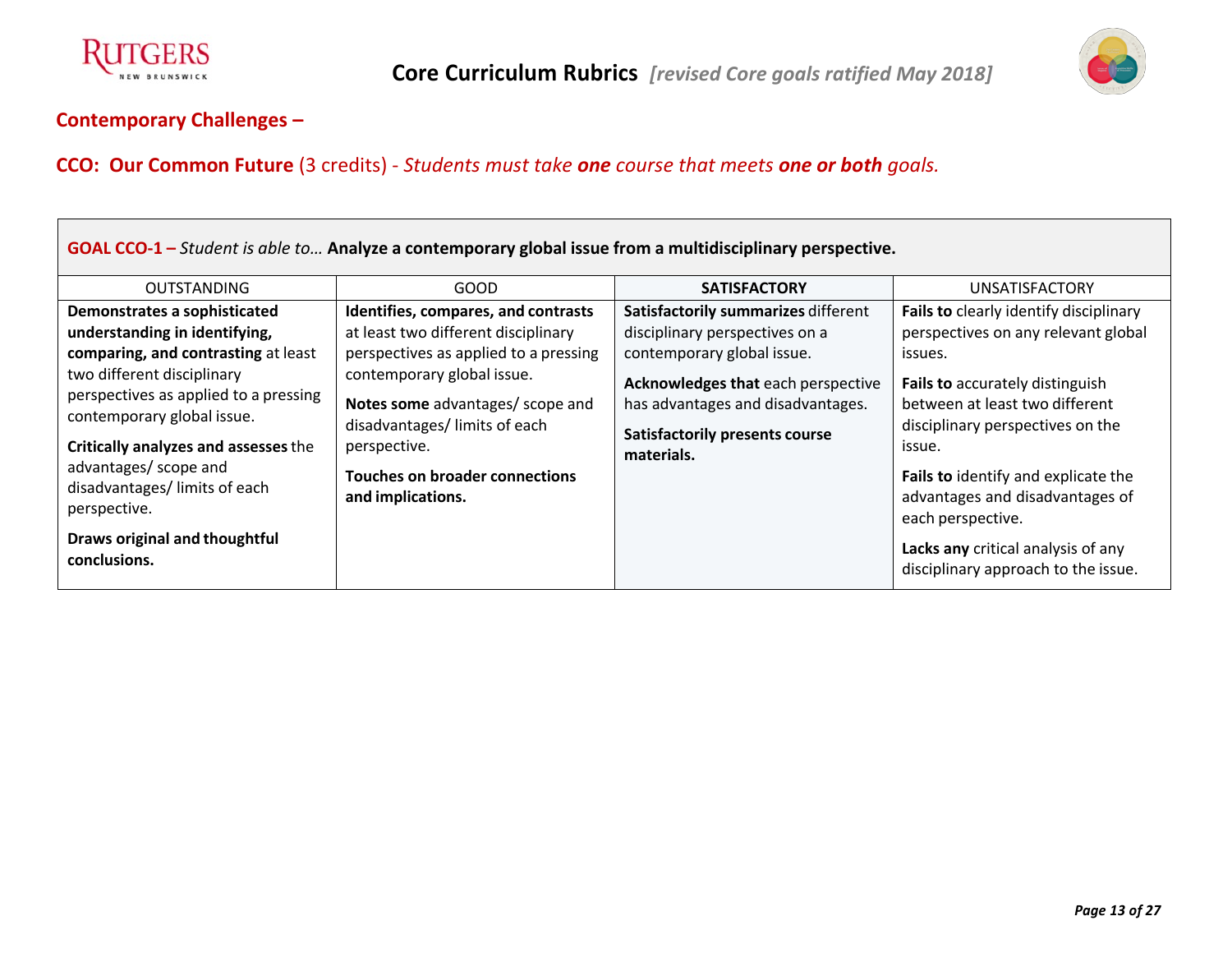



# **CCO: Our Common Future** (3 credits) - *Students must take one course that meets one or both goals.*

| GOAL CCO-2 - Student is able to Analyze the relationship that science and technology have to a contemporary social issue.                                                                                                                                                                                                                                                    |                                                                                                                                                                                                                                                                                                                                                                               |                                                                                                                                                                                                                                                                                                                                                                                                              |                                                                                                                                                                                                                                                                                                                                                                                         |  |  |
|------------------------------------------------------------------------------------------------------------------------------------------------------------------------------------------------------------------------------------------------------------------------------------------------------------------------------------------------------------------------------|-------------------------------------------------------------------------------------------------------------------------------------------------------------------------------------------------------------------------------------------------------------------------------------------------------------------------------------------------------------------------------|--------------------------------------------------------------------------------------------------------------------------------------------------------------------------------------------------------------------------------------------------------------------------------------------------------------------------------------------------------------------------------------------------------------|-----------------------------------------------------------------------------------------------------------------------------------------------------------------------------------------------------------------------------------------------------------------------------------------------------------------------------------------------------------------------------------------|--|--|
| <b>OUTSTANDING</b>                                                                                                                                                                                                                                                                                                                                                           | <b>GOOD</b>                                                                                                                                                                                                                                                                                                                                                                   | <b>SATISFACTORY</b>                                                                                                                                                                                                                                                                                                                                                                                          | <b>UNSATISFACTORY</b>                                                                                                                                                                                                                                                                                                                                                                   |  |  |
| Critically analyzes the extent to<br>which science and technology can<br>address a contemporary social<br>issue AND/OR critically explicates<br>how the issue itself is the result of<br>advances in scientific<br>understanding or new<br>technologies.<br>Thoroughly explores the<br>challenges and opportunities<br>associated with various ways to<br>address the issue. | Explains the extent to which a<br>contemporary social issue can be<br>addressed by science and<br>technology AND/OR explains how<br>the issue itself is the result of<br>advances in scientific<br>understanding or new<br>technologies.<br>Assesses possible ways to address<br>the issue, with some attention to<br>the complexities or challenges<br>associated with each. | Satisfactorily presents course<br>material on the extent to which a<br>contemporary social issue can be<br>addressed by science and<br>technology AND/OR how the issue<br>itself is the result of advances in<br>scientific understanding or new<br>technologies.<br>Identifies possible ways to address<br>the issue, with some appreciation<br>for the complexities or challenges<br>associated with each. | Fails to articulate a link between a<br>contemporary social issue and<br>advances in scientific<br>understanding or the development<br>of new technologies.<br>Fails to identify possible solutions<br>or the need for possible solutions.<br>Major gaps in scientific literacy.<br>Fails to distinguish between<br>scientific, moral, and political<br>judgments. Relies on opinion or |  |  |
| Demonstrates a high level of<br>scientific literacy beyond that<br>necessary for responsible<br>citizenship and informed life<br>choices.<br>Distinguishes between questions<br>that are fundamentally moral or<br>political and those that are<br>scientific or technological.                                                                                              | Demonstrates a level of scientific<br>literacy necessary for responsible<br>citizenship and informed life<br>choices.<br><b>Makes some distinctions between</b><br>questions that are basically moral<br>or political and those that are<br>scientific or technological.                                                                                                      | Demonstrates an acceptable level<br>of scientific literacy.                                                                                                                                                                                                                                                                                                                                                  | assertion instead of analysis.                                                                                                                                                                                                                                                                                                                                                          |  |  |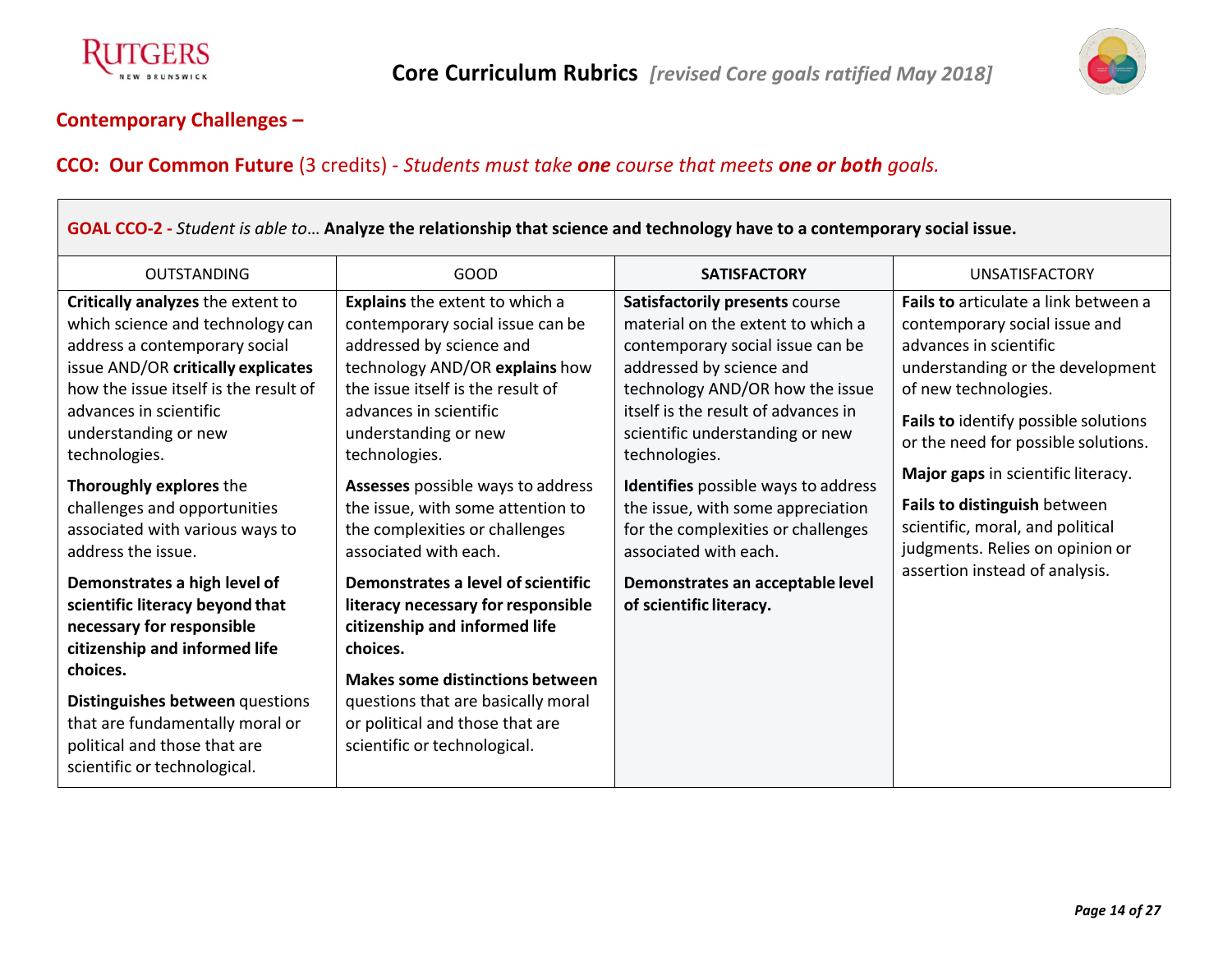



**NS: Natural Sciences** (6 credits) - *Students must take two courses that meet one or both of thesegoals.*

**GOAL NS-1 -** *Student is able to…* **Understand and apply basic principles and concepts in the physical or biologicalsciences.**

| <b>OUTSTANDING</b>                                                                                                                             | GOOD                                                                                                               | <b>SATISFACTORY</b>                                                                                                | <b>UNSATISFACTORY</b>                                                                                                                                           |
|------------------------------------------------------------------------------------------------------------------------------------------------|--------------------------------------------------------------------------------------------------------------------|--------------------------------------------------------------------------------------------------------------------|-----------------------------------------------------------------------------------------------------------------------------------------------------------------|
| Fully and clearly explains and applies                                                                                                         | <b>Explains and applies basic scientific</b>                                                                       | <b>Explains and applies basic scientific</b>                                                                       | Fails to explain or identify and apply                                                                                                                          |
| basic scientific principles with                                                                                                               | principles and concepts fully and                                                                                  | principles and concepts fully and                                                                                  | basic scientific principles and                                                                                                                                 |
| specificity and sophistication.                                                                                                                | clearly.                                                                                                           | clearly.                                                                                                           | concepts.                                                                                                                                                       |
| Provides in-depth description of the<br>scientific method and its distinctive<br>value; critically differentiates it from<br>other approaches. | Fully describes the scientific method<br>and its distinctive value;<br>differentiates it from other<br>approaches. | Fully describes the scientific method<br>and its distinctive value;<br>differentiates it from other<br>approaches. | Fails to demonstrate an ability to<br>describe the scientific method and its<br>difference from other approaches.<br>Relies on opinion rather than<br>analysis. |

GOAL NS-2 - Student is able to... Explain and be able to assess the relationship among assumptions, method, evidence, arguments, and theory **in scientific analysis.**

| <b>OUTSTANDING</b>                     | GOOD                                  | <b>SATISFACTORY</b>                   | <b>UNSATISFACTORY</b>                |
|----------------------------------------|---------------------------------------|---------------------------------------|--------------------------------------|
| <b>Clearly identifies and explains</b> | Identifies and explains relationships | Satisfactorily outlines relationships | Fails to accurately identify and     |
| relationships among assumptions,       | among assumptions, method,            | among assumptions, method,            | explain relationships among          |
| method, evidence, arguments, and       | evidence, arguments, and theory in    | evidence, arguments, and theory in    | assumptions, method, evidence,       |
| theory in scientific analysis,         | scientific analysis.                  | scientific analysis.                  | arguments, and theory in scientific  |
| demonstrating a depth of               | Draws inferences that are consistent  | Summarizes the purpose and            | analysis.                            |
| understanding.                         | with the data. Offers an analysis of  | findings of the research. Description | Does not summarize or interpret the  |
| Draws inferences that are consistent   | outcomes that is thorough and         | of outcomes and/or support is         | results or purposes of the research. |
| with the data; is specific and         | without errors that detract from      | satisfactory.                         | Does not draw conclusions consistent |
| detailed in support of conclusions.    | analysis or conclusions.              |                                       | with the data. Inadequate summary    |
| Analysis of outcomes demonstrates      |                                       |                                       | of results that involves significant |
| superior understanding.                |                                       |                                       | errors.                              |

If using specific objective questions identified for each goal, the instructor may set the benchmarks for each rating as appropriate to the course *and the discipline. For example, a typical benchmarking is laid out here: 90% or more correct 80%-89% correct 70%-79% correct 69% or less correct*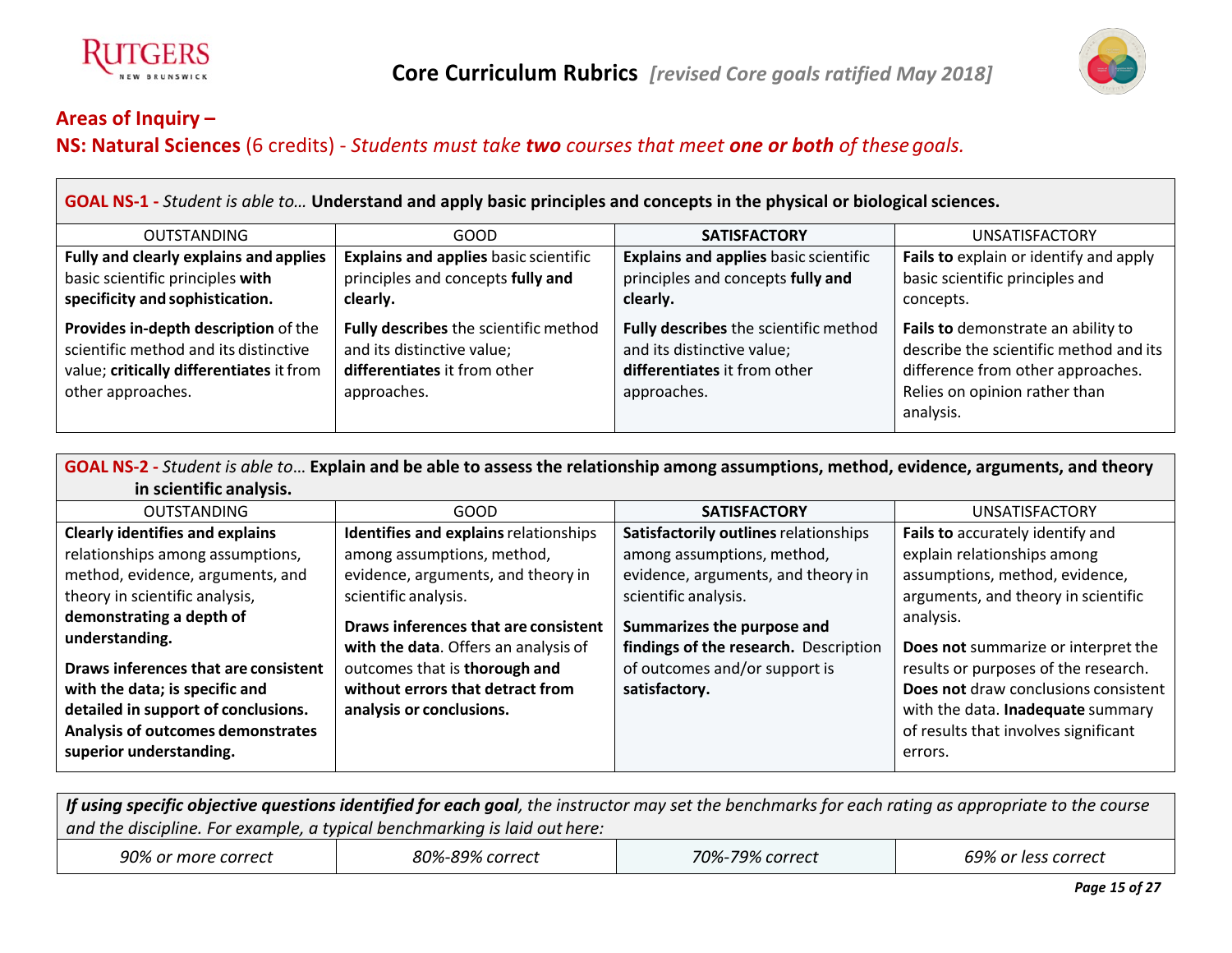



 $\overline{ }$ 

# **HST: Historical Analysis** (3 credits) - *Students must take one course that meet one or both of thesegoals.*

| <b>GOAL HST-1</b> - Student is able to Explain the development of some aspect of a society or culture overtime.          |                                                                                                                    |                                                                       |                                                                               |  |
|--------------------------------------------------------------------------------------------------------------------------|--------------------------------------------------------------------------------------------------------------------|-----------------------------------------------------------------------|-------------------------------------------------------------------------------|--|
| <b>OUTSTANDING</b>                                                                                                       | GOOD                                                                                                               | <b>SATISFACTORY</b>                                                   | <b>UNSATISFACTORY</b>                                                         |  |
| Presents a sophisticated analysis of                                                                                     | Presents a clear and correct                                                                                       | Satisfactorily discusses the                                          | Fails to adequately explain the                                               |  |
| the development of a significant                                                                                         | explanation of the development of a                                                                                | development of a significant                                          | development of an identifiable                                                |  |
| aspect – or complex of aspects - of a                                                                                    | significant aspect - or complex of                                                                                 | aspect -or complex of aspects -                                       | aspect of a society or culture over                                           |  |
| society or culture over time.                                                                                            | aspects - of a society or culture over                                                                             | of a society or culture over time.                                    | time.                                                                         |  |
| <b>Makes evidence-based arguments</b><br>and supports the analysis with<br>relevant facts and theoretical<br>frameworks. | time.<br>Describes relevant evidence, facts, and<br>theoretical frameworks and draws<br>conclusions based on them. | Describes relevant evidence,<br>facts, and theoretical<br>frameworks. | Fails to reference relevant facts,<br>evidence, or theoretical<br>frameworks. |  |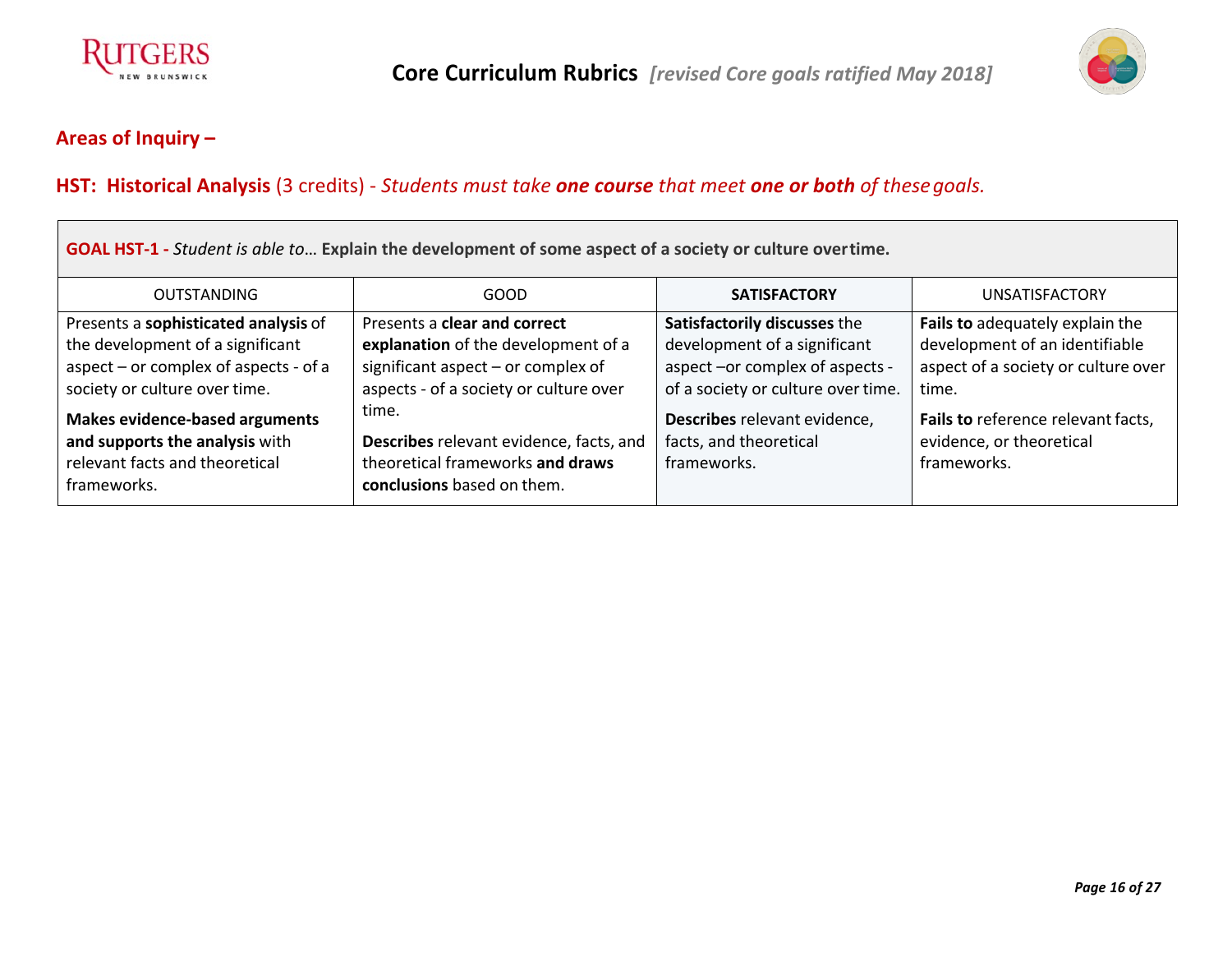



# **HST: Historical Analysis** (3 credits) - *Students must take one course that meet one or both of thesegoals.*

| GOAL HST-2 - Student is able to Employ historical reasoning to study human endeavors, using appropriate assumptions, methods, evidence,                                                                                                                                                                                                                                                                                                                                                                                                                                                                                                                                  |                                                                                                                                                                                                                                                                                                                                                                                                                                                                                                          |                                                                                                                                                                                                                                                                                                                                                                                                                                                                                                                                |                                                                                                                                                                                                                                                                                                                                                                              |  |
|--------------------------------------------------------------------------------------------------------------------------------------------------------------------------------------------------------------------------------------------------------------------------------------------------------------------------------------------------------------------------------------------------------------------------------------------------------------------------------------------------------------------------------------------------------------------------------------------------------------------------------------------------------------------------|----------------------------------------------------------------------------------------------------------------------------------------------------------------------------------------------------------------------------------------------------------------------------------------------------------------------------------------------------------------------------------------------------------------------------------------------------------------------------------------------------------|--------------------------------------------------------------------------------------------------------------------------------------------------------------------------------------------------------------------------------------------------------------------------------------------------------------------------------------------------------------------------------------------------------------------------------------------------------------------------------------------------------------------------------|------------------------------------------------------------------------------------------------------------------------------------------------------------------------------------------------------------------------------------------------------------------------------------------------------------------------------------------------------------------------------|--|
| and arguments.                                                                                                                                                                                                                                                                                                                                                                                                                                                                                                                                                                                                                                                           |                                                                                                                                                                                                                                                                                                                                                                                                                                                                                                          |                                                                                                                                                                                                                                                                                                                                                                                                                                                                                                                                |                                                                                                                                                                                                                                                                                                                                                                              |  |
| <b>OUTSTANDING</b>                                                                                                                                                                                                                                                                                                                                                                                                                                                                                                                                                                                                                                                       | <b>GOOD</b>                                                                                                                                                                                                                                                                                                                                                                                                                                                                                              | <b>SATISFACTORY</b>                                                                                                                                                                                                                                                                                                                                                                                                                                                                                                            | <b>UNSATISFACTORY</b>                                                                                                                                                                                                                                                                                                                                                        |  |
| Uses historical reasoning or research<br>methods to present a detailed and<br>thorough analysis of important human<br>endeavors across time and place.<br>Factually accurate and demonstrates a<br>strong understanding of contexts and<br>chronologies. Draws conclusions that<br>are clear, convincing, and original.<br><b>Clearly identifies and explains</b><br>relationships among assumptions,<br>method, evidence, arguments, and<br>theory in historical analysis,<br>demonstrating a clear grasp of the<br>complexities of the issues.<br>Demonstrates ability to conduct<br>independent analysis as well as<br>critically analyzed that of other<br>scholars. | Uses historical reasoning or<br>research methods to present a<br>clear and correct account of<br>relevant human endeavor(s)<br>across time and place.<br>Factually correct and<br>demonstrates a solid<br>understanding of contexts and<br>chronologies.<br><b>Identifies and explains</b><br>relationships among<br>assumptions, method,<br>evidence, arguments, and<br>theory in given cases of<br>historical analysis.<br>Demonstrates ability to<br>critically evaluate other<br>scholars' analysis. | Satisfactorily presents course<br>materials applying historical<br>reasoning or research methods to a<br>human endeavor.<br>Describes central facts correctly<br>and demonstrates an emerging<br>understanding of the importance of<br>contexts and chronologies in<br>historical reasoning.<br>Satisfactorily outlines relationships<br>among assumptions, method,<br>evidence, arguments, and theory in<br>historical analysis.<br>Demonstrates ability to make some<br>critical evaluations of other<br>scholars' analysis. | Fails to successfully apply historical<br>reasoning or research methods to a<br>human endeavor.<br><b>Unaware of relevant facts,</b><br>contexts, or chronologies.<br>Fails to identify relationships<br>among assumptions, method,<br>evidence, arguments, and theory in<br>historical analysis.<br>No apparent ability to critically<br>evaluate other scholars' analysis. |  |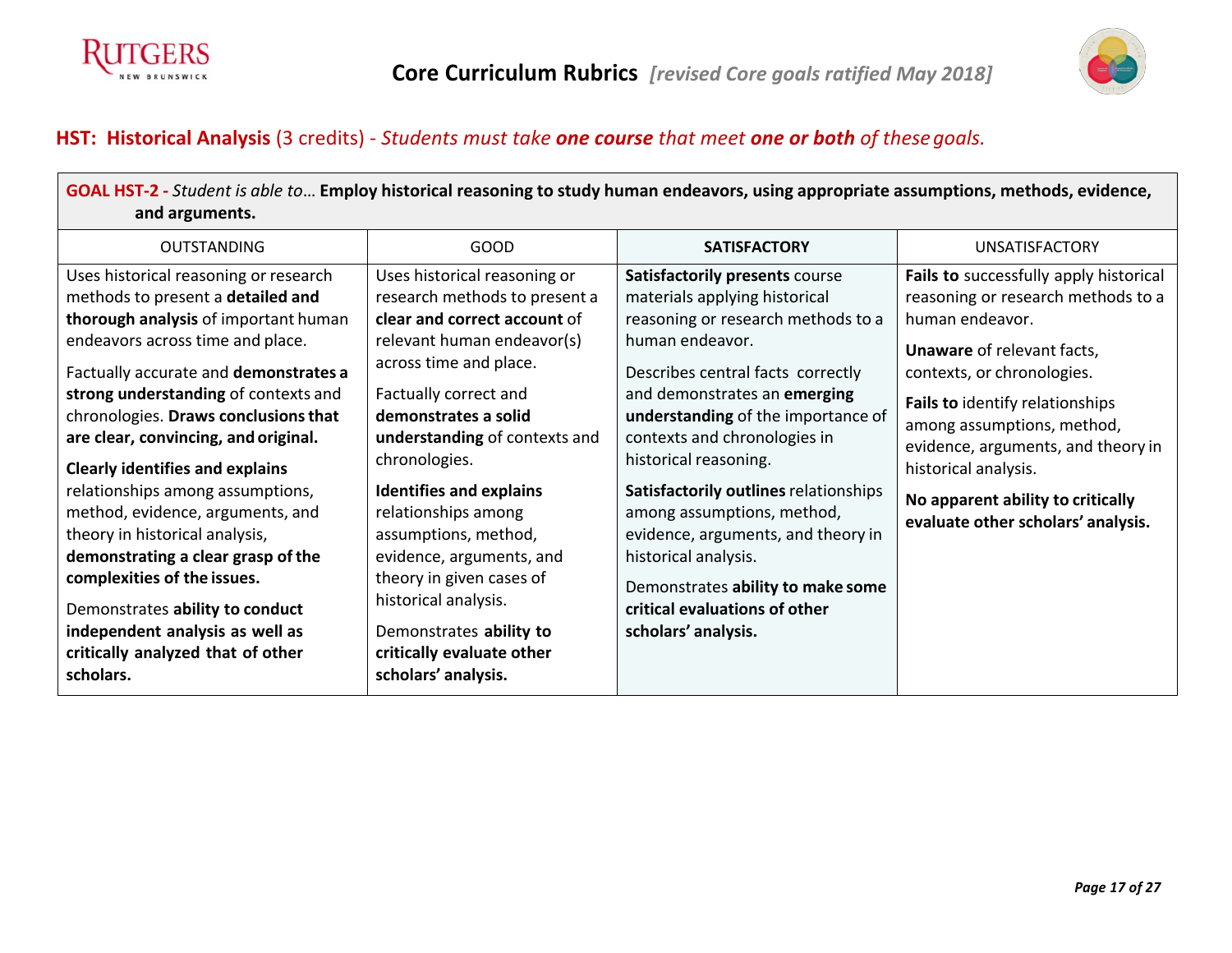



# **SCL: Social Analysis** (3 credits) - *Students must take one additional course that meet one or both of thesegoals.*

| GOAL SCL-1 - Student is able to Understand different theories about human culture, social identity, economic entities, political systems, and |                                               |                         |          |  |
|-----------------------------------------------------------------------------------------------------------------------------------------------|-----------------------------------------------|-------------------------|----------|--|
| other forms of social organization.                                                                                                           |                                               |                         |          |  |
| $\bigcap_{i=1}^{n}$                                                                                                                           | $\mathbf{a} \mathbf{a} \mathbf{a} \mathbf{b}$ | $A = A + A + A + A + A$ | $\cdots$ |  |

| <b>OUTSTANDING</b>                        | <b>GOOD</b>                            | <b>SATISFACTORY</b>                    | <b>UNSATISFACTORY</b>                  |
|-------------------------------------------|----------------------------------------|----------------------------------------|----------------------------------------|
| Presents a clear, detailed, and           | Presents a clear and correct           | Satisfactorily discusses theories      | Fails to satisfactorily discuss any    |
| thorough analysis of several              | account of more than one relevant      | addressed in the course materials      | theory about human culture, social     |
| different theories about human            | theory about human culture, social     | about human culture, social            | identity, economic entities, political |
| culture, social identity, economic        | identity, economic entities, political | identity, economic entities, political | systems, or other forms of social      |
| entities, political systems, or other     | systems, or other forms of social      | systems, or other forms of social      | organization.                          |
| forms of social organization.             | organization.                          | organization.                          | <b>Does not discuss variations in</b>  |
| <b>Compares and critiques theoretical</b> | Identifies strengths and               | <b>Identifies</b> different possible   | perspective or theory in relation to   |
| approaches; addresses their               | weaknesses of each theoretical         | theoretical approaches to a            | the subject.                           |
| respective strengths and                  | approach; and, discusses its           | particular case.                       |                                        |
| weaknesses; and, suggests possible        | application to a particular case.      |                                        |                                        |
| extensions of analysis in new             |                                        |                                        |                                        |
| directions.                               |                                        |                                        |                                        |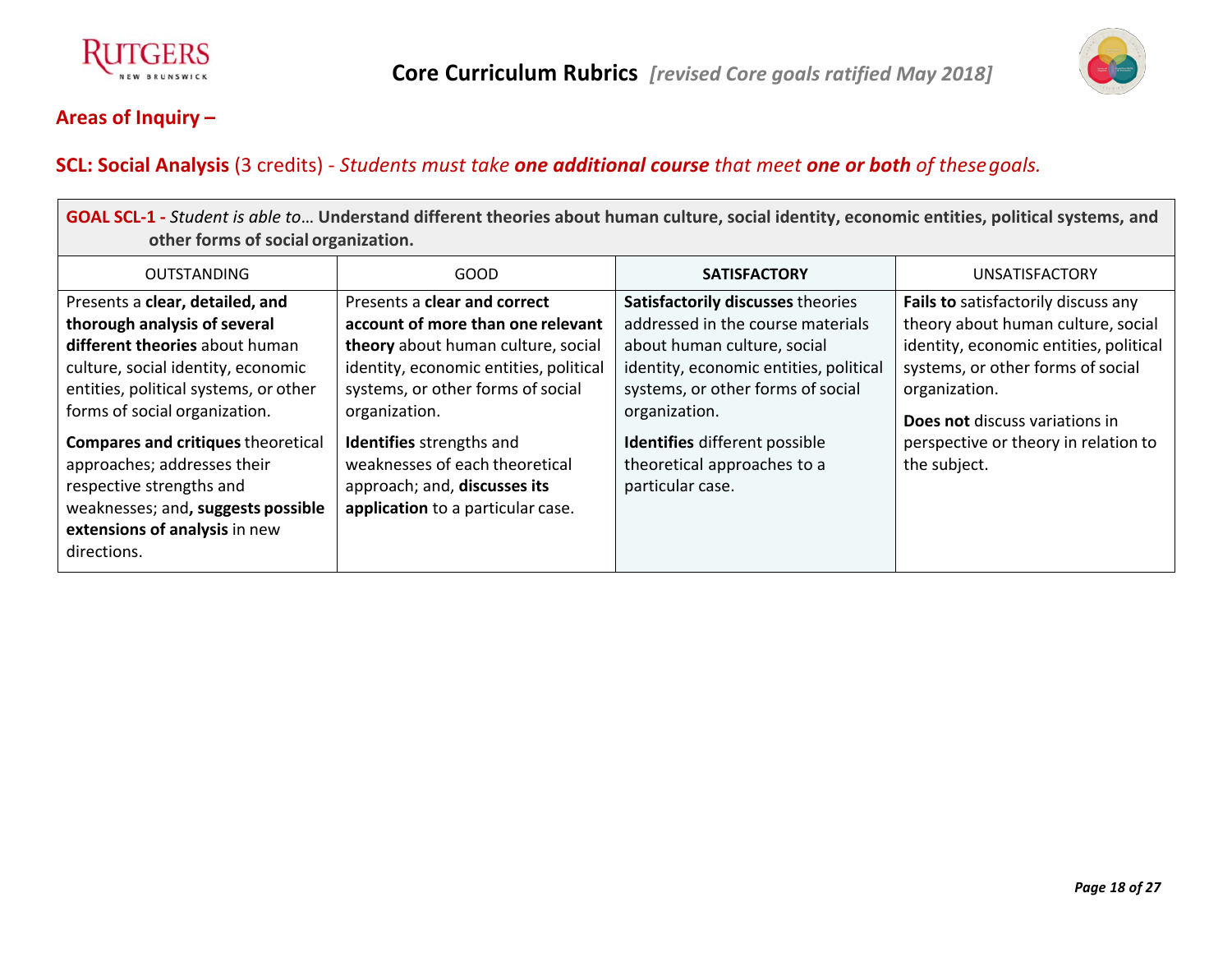



# **SCL: Social Analysis** (3 credits) - *Students must take one additional course that meet one or both of thesegoals.*

| GOAL SCL-2 - Student is able to Employ tools of social scientific reasoning to study particular questions or situations, using appropriate<br>assumptions, methods, evidence, and arguments.                                                                                                                                                                                                                                                                                                                                                                                                                                                                                     |                                                                                                                                                                                                                                                                                                                                                                                                                                                                                                        |                                                                                                                                                                                                                                                                                                                                                                                                                                                     |                                                                                                                                                                                                                                                                                                                                   |  |  |
|----------------------------------------------------------------------------------------------------------------------------------------------------------------------------------------------------------------------------------------------------------------------------------------------------------------------------------------------------------------------------------------------------------------------------------------------------------------------------------------------------------------------------------------------------------------------------------------------------------------------------------------------------------------------------------|--------------------------------------------------------------------------------------------------------------------------------------------------------------------------------------------------------------------------------------------------------------------------------------------------------------------------------------------------------------------------------------------------------------------------------------------------------------------------------------------------------|-----------------------------------------------------------------------------------------------------------------------------------------------------------------------------------------------------------------------------------------------------------------------------------------------------------------------------------------------------------------------------------------------------------------------------------------------------|-----------------------------------------------------------------------------------------------------------------------------------------------------------------------------------------------------------------------------------------------------------------------------------------------------------------------------------|--|--|
| <b>OUTSTANDING</b>                                                                                                                                                                                                                                                                                                                                                                                                                                                                                                                                                                                                                                                               | GOOD                                                                                                                                                                                                                                                                                                                                                                                                                                                                                                   | <b>SATISFACTORY</b>                                                                                                                                                                                                                                                                                                                                                                                                                                 | <b>UNSATISFACTORY</b>                                                                                                                                                                                                                                                                                                             |  |  |
| Demonstrates an advanced<br>understanding of a range of concepts<br>about human and social behavior and<br>applies them to particular questions or<br>situations with skill.<br><b>Considers</b> the strengths and<br>weaknesses of the concepts applied,<br>and suggests possible extensions of<br>the analysis in new directions.<br><b>Clearly identifies and explains</b><br>relationships among assumptions,<br>method, evidence, arguments, and<br>theory in social analysis,<br>demonstrating a clear grasp of the<br>complexities of the issues.<br>Demonstrates ability to conduct<br>independent analysis as well as<br>critically analyzed that of other<br>scholars. | <b>Clearly explains and applies</b><br>concepts about human and<br>social behavior in the context of<br>applying them to particular<br>questions or situations.<br><b>Considers</b> the strengths and<br>weaknesses of the concepts<br>applied.<br><b>Identifies and explains</b><br>relationships among<br>assumptions, method, evidence,<br>arguments, and theory in given<br>cases of social and social<br>analysis.<br>Demonstrates ability to<br>critically evaluate other<br>scholars' analysis. | Satisfactorily recounts the<br>application of concepts about<br>human and social behavior<br>presented in the course materials.<br>Makes some assessment of the<br>relative strengths of the concepts<br>applied.<br>Satisfactorily outlines relationships<br>among assumptions, method,<br>evidence, arguments, and theory in<br>scientific analysis.<br>Demonstrates ability to make some<br>critical evaluations of other<br>scholars' analysis. | Fails to describe or apply concepts<br>about human and social behavior to<br>particular questions or situations.<br>Fails to identify relationships<br>among assumptions, method,<br>evidence, arguments, and theory in<br>social and social analysis.<br>No apparent ability to critically<br>evaluate other scholars' analysis. |  |  |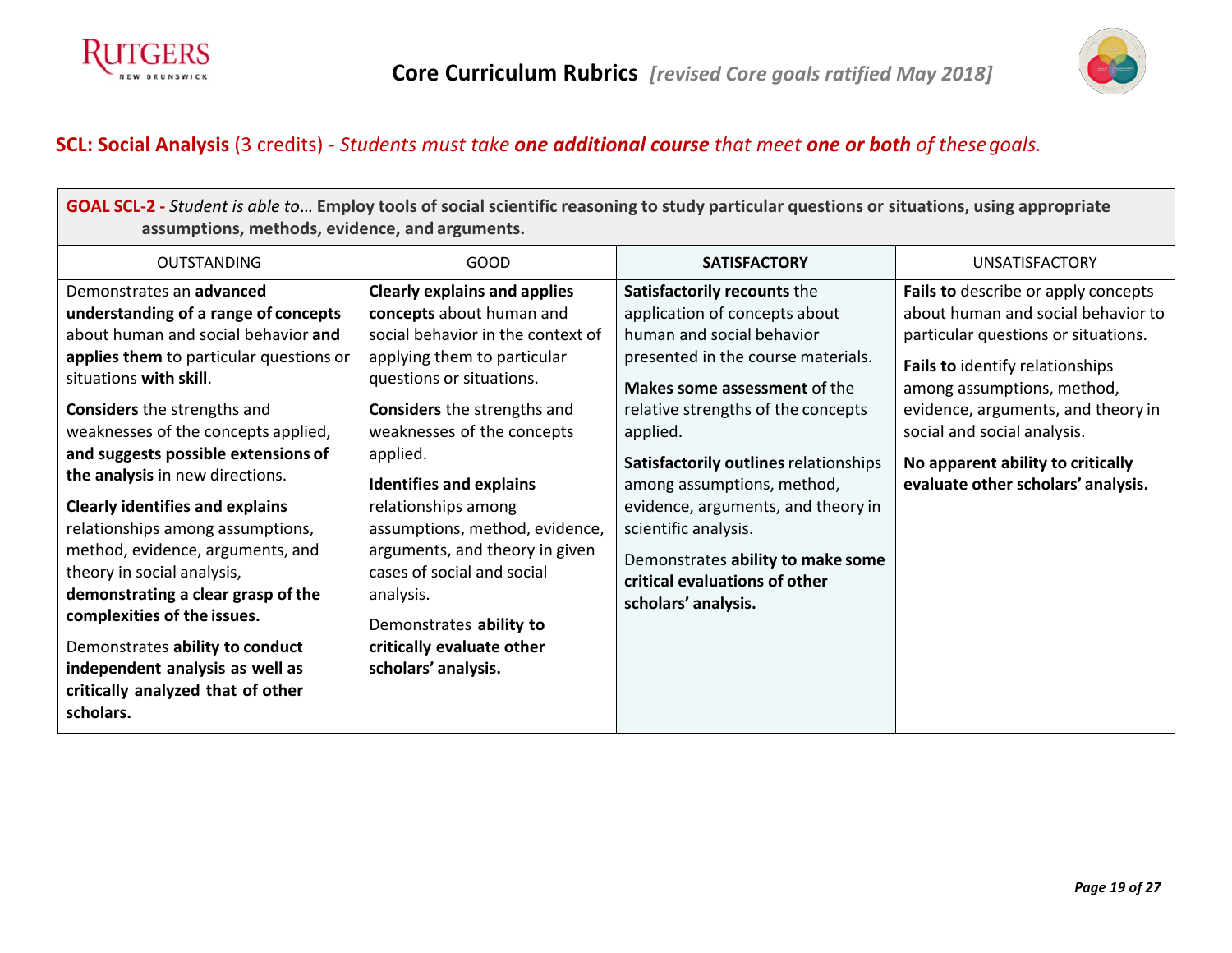

# **Core Curriculum Rubrics** *[revised Core goals ratified May 2018]*

# **Areas of Inquiry – AH: Arts and Humanities** (6 credits) - *Students must take two courses and meet two of thesegoals.*

| GOAL AHO - Student is able to Examine critically philosophical and other theoretical issues concerning the nature of reality, human<br>experience, knowledge, value, and/or cultural production.                           |                                                                                                                                                                                                                   |                                                                                                                                                                                                                           |                                                                                                                                                                                        |  |
|----------------------------------------------------------------------------------------------------------------------------------------------------------------------------------------------------------------------------|-------------------------------------------------------------------------------------------------------------------------------------------------------------------------------------------------------------------|---------------------------------------------------------------------------------------------------------------------------------------------------------------------------------------------------------------------------|----------------------------------------------------------------------------------------------------------------------------------------------------------------------------------------|--|
| <b>OUTSTANDING</b>                                                                                                                                                                                                         | GOOD                                                                                                                                                                                                              | <b>SATISFACTORY</b>                                                                                                                                                                                                       | <b>UNSATISFACTORY</b>                                                                                                                                                                  |  |
| Engages in sophisticated critical<br>examination of philosophical and<br>other theoretical issues concerning<br>the nature of reality, human<br>experience, knowledge, value, and/or<br>cultural production central to the | Engages in critical reading of<br>philosophical and other theoretical<br>issues concerning the nature of<br>reality, human experience,<br>knowledge, value, and/or cultural<br>production relevant to the course. | Satisfactorily describes philosophical<br>and other theoretical issues<br>concerning the nature of reality,<br>human experience, knowledge,<br>value, and/or cultural production<br>through reliance on course materials. | Fails to identify or engage<br>philosophical or other theoretical<br>issues concerning the nature of<br>reality, human experience,<br>knowledge, value, and/or cultural<br>production. |  |
| course.<br><b>Critically analyzes these</b><br>philosophical or other theoretical<br>issues and assesses the relative<br>merits of each.                                                                                   | <b>Constructs persuasive arguments</b><br>about these philosophical or other<br>theoretical issues.                                                                                                               | Draws some critical conclusions<br>about these philosophical or other<br>theoretical issues.                                                                                                                              | Fails to analyze or critique<br>philosophical or theoretical issues;<br>makes unsubstantiated assertions or<br>substitutes opinion for analysis.                                       |  |

Goal AHp - Student is able to... Analyze arts and/or literatures in themselves and in relation to specific histories, values, languages, cultures, **and technologies.**

| <b>OUTSTANDING</b>                                                                                                                                                                                                        | GOOD                                                                                                                                                                              | <b>SATISFACTORY</b>                                                                                                                                                                                                         | <b>UNSATISFACTORY</b>                                                                                                                                                                                              |
|---------------------------------------------------------------------------------------------------------------------------------------------------------------------------------------------------------------------------|-----------------------------------------------------------------------------------------------------------------------------------------------------------------------------------|-----------------------------------------------------------------------------------------------------------------------------------------------------------------------------------------------------------------------------|--------------------------------------------------------------------------------------------------------------------------------------------------------------------------------------------------------------------|
| Provides a sophisticated analysis of<br>works of art or literature and a critical<br>assessment of the relationship<br>between them and their specific<br>histories, values, languages, cultures,<br>and/or technologies. | Analyzes the works of art or<br>literature and assesses the<br>relationship between them and<br>their specific histories, values,<br>languages, cultures, and/or<br>technologies. | Satisfactorily presents course<br>material analyzing the works of art or<br>literature and assessing the<br>relationship between them and their<br>specific histories, values, languages,<br>cultures, and/or technologies. | Fails to clearly identify works of art or<br>literature relevant to the course. Does<br>not place the work(s) in a context of<br>their specific histories, values,<br>languages, cultures, and/or<br>technologies. |
| Analysis is presented effectively,<br>accurately, and persuasively.<br>Strengths and weaknesses of varying<br>accounts are identified and critically<br>evaluated.                                                        | Analysis is generally presented<br>accurately and persuasively.<br>Attention is given to the merits of<br>alternate analyses.                                                     | Analysis is satisfactorily supported<br>by course material.                                                                                                                                                                 | Analysis is absent. Relies on opinion<br>or makes unsubstantiated assertions.                                                                                                                                      |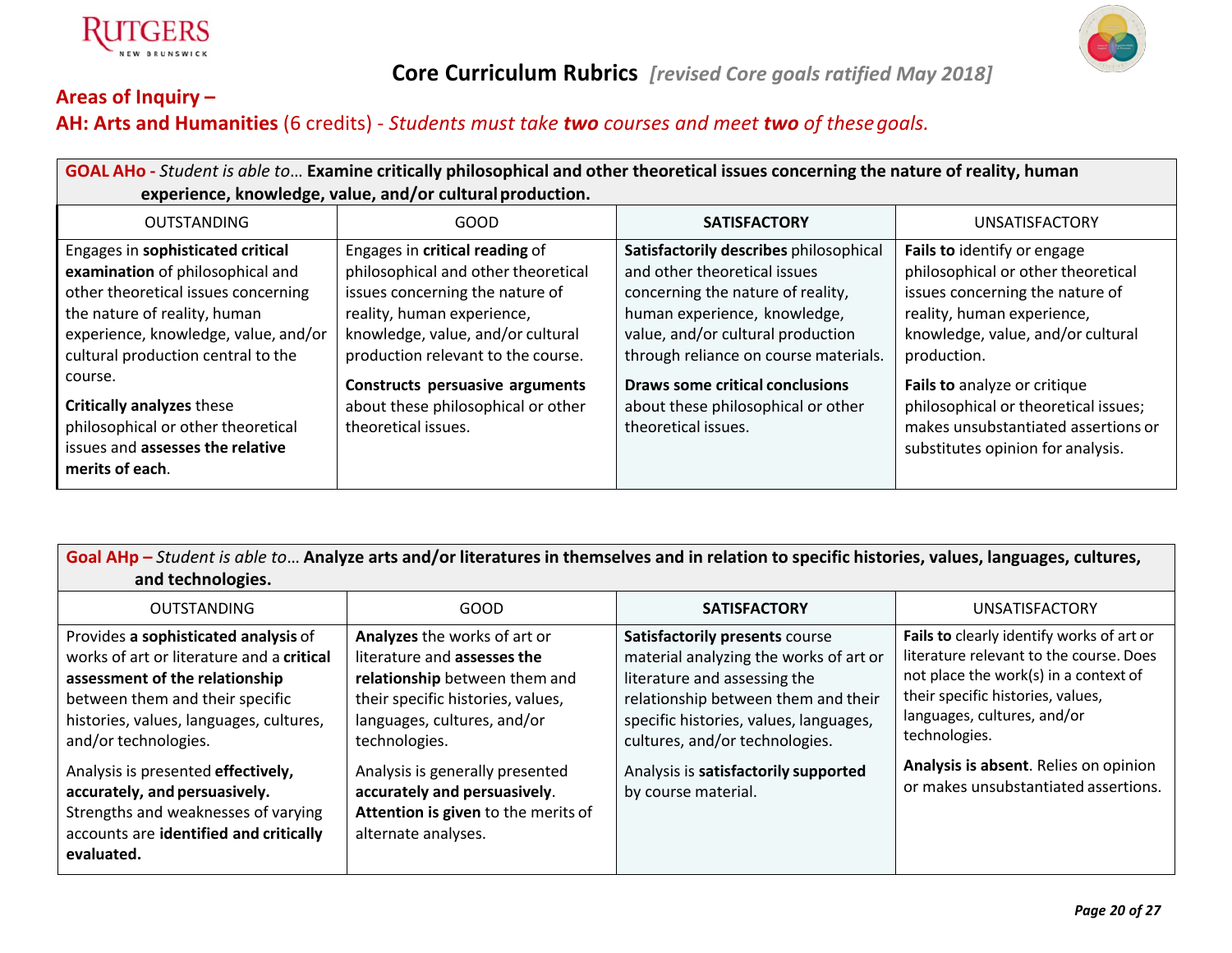



The AHq goal may be met in two distinct families of courses. The criteria relevant to standard language acquisition courses at the late-intermediate or earlyadvanced level are described in the top half of the rubric. The criteria relevant to courses focused on the subject of language(s) from a theoretical and historical standpoint are described in the bottom half of the rubric. Courses fulfilling one version of the requirement need not concern themselves with fulfilling *the other. In some cases, however, a course may combine elements from both. - Foreign Language Advisory Committee (FLAC), 19 Dec 2011*

| GOAL AH $q$ – Student is able to Understand the nature of human languages and their speakers.                                                                                                                                                            |                                                                                                                                                                                                                                                                                                                                                                       |                                                                                                                                                                                                                                                                                                                                                                                  |                                                                                                                                                                                                                                                                                                                                                  |                                                                                                                                                                                                                                                                                                                                                     |
|----------------------------------------------------------------------------------------------------------------------------------------------------------------------------------------------------------------------------------------------------------|-----------------------------------------------------------------------------------------------------------------------------------------------------------------------------------------------------------------------------------------------------------------------------------------------------------------------------------------------------------------------|----------------------------------------------------------------------------------------------------------------------------------------------------------------------------------------------------------------------------------------------------------------------------------------------------------------------------------------------------------------------------------|--------------------------------------------------------------------------------------------------------------------------------------------------------------------------------------------------------------------------------------------------------------------------------------------------------------------------------------------------|-----------------------------------------------------------------------------------------------------------------------------------------------------------------------------------------------------------------------------------------------------------------------------------------------------------------------------------------------------|
| Student demonstrates an<br>understanding of basic<br>concepts in at least one of<br>the following areas:                                                                                                                                                 | <b>OUTSTANDING</b>                                                                                                                                                                                                                                                                                                                                                    | <b>GOOD</b>                                                                                                                                                                                                                                                                                                                                                                      | <b>SATISFACTORY</b>                                                                                                                                                                                                                                                                                                                              | <b>UNSATISFACTORY</b>                                                                                                                                                                                                                                                                                                                               |
| standard language<br>acquisition courses<br>a. The essential<br>components of language as a<br>communication system<br>b. How meaning is<br>represented and conveyed in<br>language<br>The relationship between<br>$\mathcal{C}$ .<br>speech and writing | Demonstrates a full<br>understanding of language as a<br>system; understands meaning as<br>language-specific.<br>Demonstrates a strong grasp of<br>language-specific idiomatic<br>meanings; does not resort to<br>literal translations.<br>Shows strong awareness and<br>command of language register,<br>from informal exchanges to<br>formal written communication. | Demonstrates a good sense of<br>the systematic nature of<br>language and of language-based<br>meaning. Demonstrates a good<br>grasp of language-specific<br>idiomatic meanings; usually<br>avoids resorting to literal<br>translations.<br>Shows good awareness and<br>command of language register,<br>from informal exchanges to<br>formal communication (written<br>or oral). | Demonstrates satisfactory sense<br>of the nature of language and of<br>language-based meaning.<br>Demonstrates some grasp of<br>language-specific idiomatic<br>meanings.<br>Shows some awareness and<br>command of language register,<br>from informal exchanges to<br>formal communication (written<br>or oral).                                | Does not demonstrate an<br>understanding of the systematic<br>nature of language or language-<br>based meaning.<br>Demonstrates no grasp of<br>language-specific idiomatic<br>meanings; resorts to literal<br>translations.<br>Shows no awareness of language<br>register, from informal<br>exchanges to formal<br>communication (written or oral). |
| courses focused on the<br>subject of language(s)<br>d. Linguistic diversity and<br>variation across space and<br>time<br>e. The role of speech and<br>writing in culture, society,<br>communication, and<br>discourse                                    | Demonstrates a strong<br>understanding of the<br>relationship between linguistic<br>meaning and the experience,<br>world view, and culture of<br>speakers and analyzes the role<br>of social, historical, and political<br>contexts in the process of<br>linguistic transformation.<br>Demonstrates strong analytical<br>and observational skills.                    | Demonstrates good<br>understanding of the<br>relationship between linguistic<br>meaning and the experience,<br>world view, and culture of<br>speakers and assesses the role of<br>social, historical, and political<br>contexts in the process of<br>linguistic transformation.<br>Demonstrates good analytical<br>and observational skills.                                     | Demonstrates a satisfactory<br>understanding of the<br>relationship between linguistic<br>meaning and the experience,<br>world view, and culture of<br>speakers and of the role of<br>social, historical, and political<br>contexts in the process of<br>linguistic transformation.<br>Demonstrates some analytical<br>and observational skills. | Demonstrates little<br>understanding of the<br>relationship between linguistic<br>meaning and the experience,<br>world view, and/or culture of<br>speakers or the role of social,<br>historical, and political contexts<br>in the process of linguistic<br>transformation.<br>Does not demonstrate analytical<br>and observational skills.          |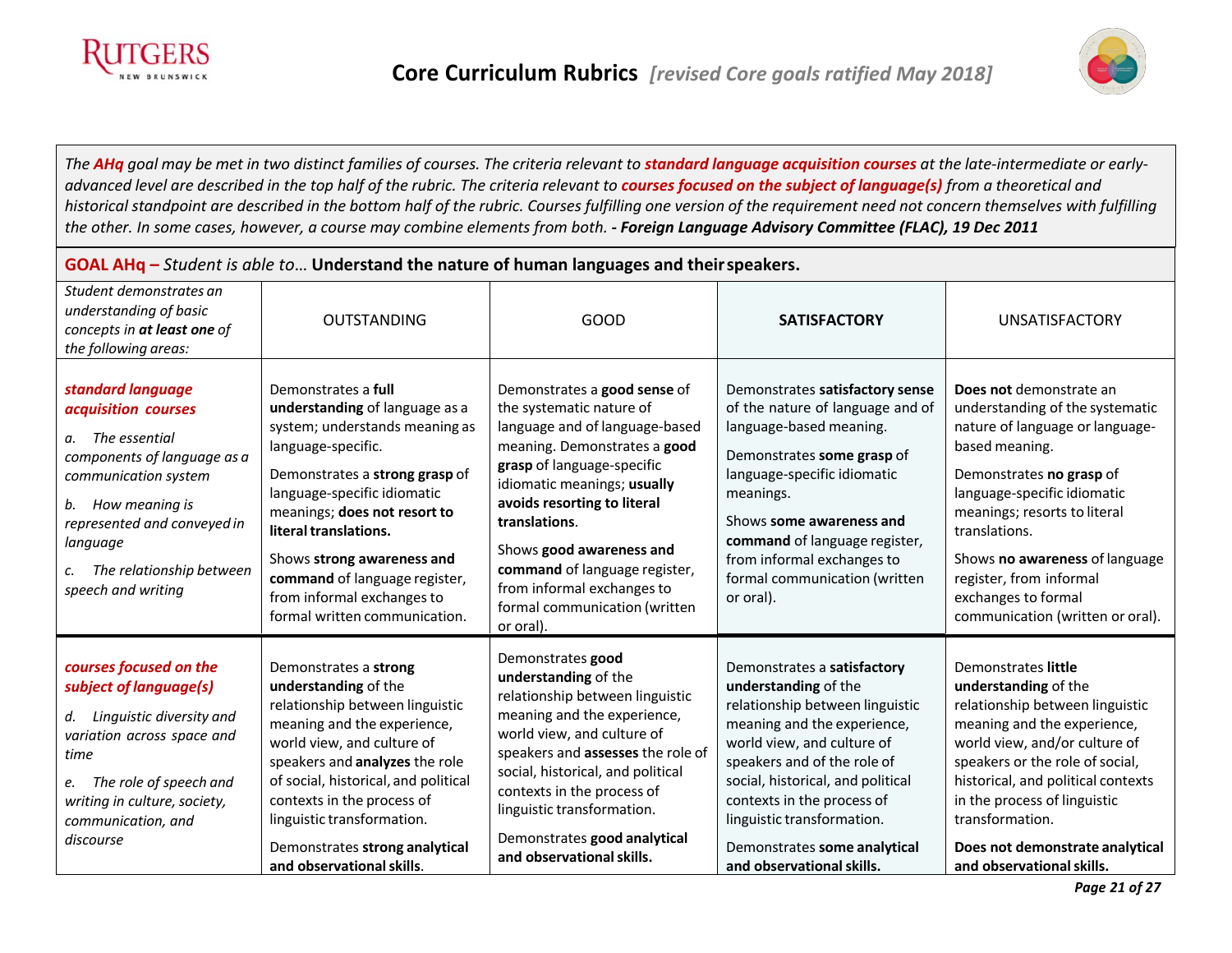



 $\blacksquare$ 

# **AH: Arts and Humanities** (6 credits) - *Students must take two courses and meet two of thesegoals.*

| GOAL AHr - Student is able to Engage critically in the process of creative expression.                      |                                                                                                 |                                                                                                  |                                                                                                  |  |
|-------------------------------------------------------------------------------------------------------------|-------------------------------------------------------------------------------------------------|--------------------------------------------------------------------------------------------------|--------------------------------------------------------------------------------------------------|--|
| <b>OUTSTANDING</b>                                                                                          | GOOD                                                                                            | <b>SATISFACTORY</b>                                                                              | <b>UNSATISFACTORY</b>                                                                            |  |
| Formulates, critically analyzes, and<br>expertly engages in the creative<br>process in a particular medium. | Fully describes and engages in the<br>creative process in a particular<br>medium.               | Satisfactorily describes and<br>engages in a creative process in a<br>particular medium.         | Does not effectively engage in a<br>creative process in a particular<br>medium.                  |  |
| Generates innovative and highly<br>imaginative creative solutions to<br>creative challenges.                | Generates imaginative solutions to<br>creative challenges.<br>Provides a critical evaluation of | <b>Effectively applies solutions to</b><br>creative challenges presented in<br>course materials. | Fails to apply lessons from the<br>course to the creative endeavor.<br>Does not provide critical |  |
| <b>Establishes and applies a clear set</b><br>of criteria for the critical<br>evaluation of outcomes.       | outcomes.                                                                                       | <b>Evaluates outcomes and identifies</b><br>strategies for improvement.                          | evaluation of the outcomes.                                                                      |  |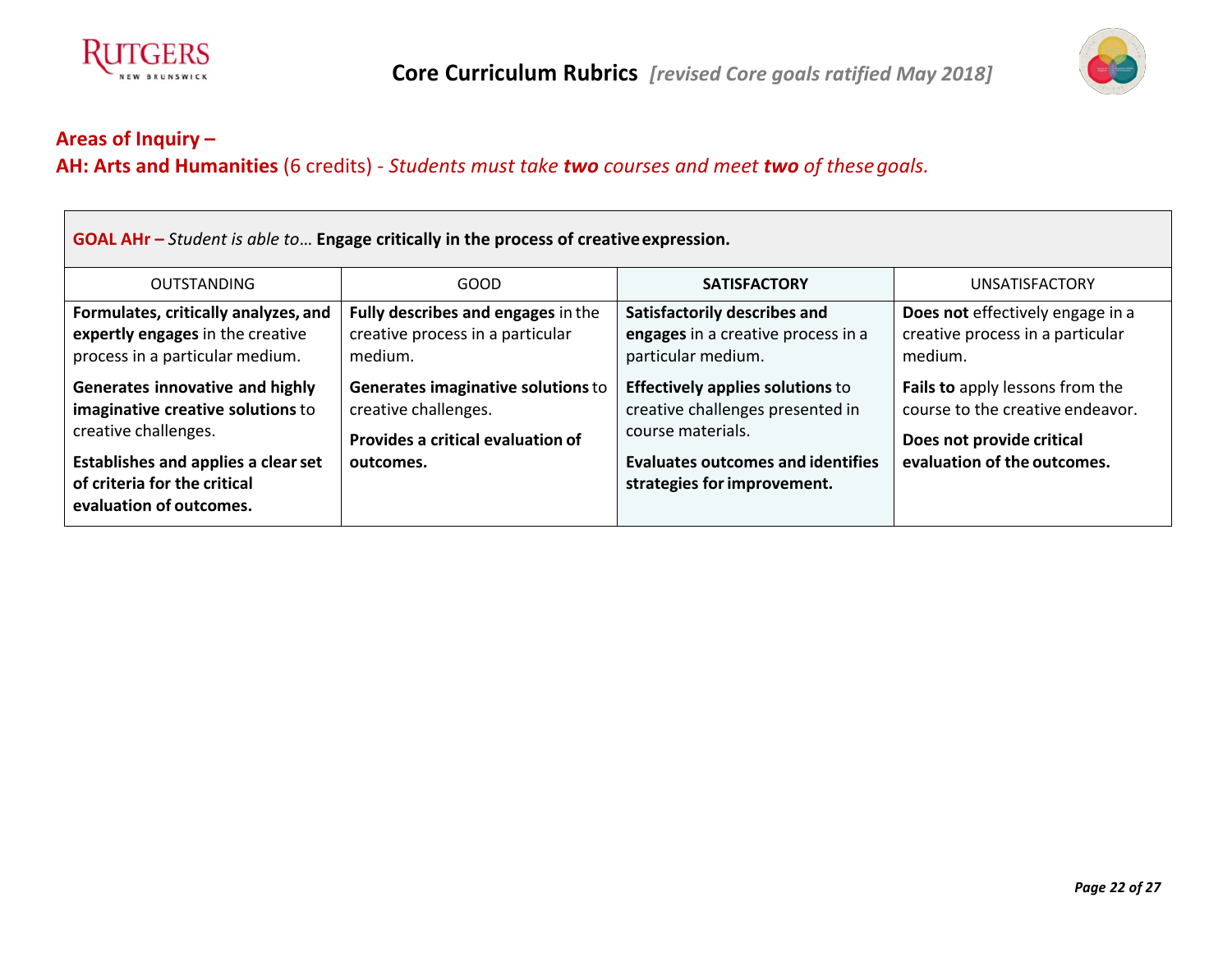



#### **Cognitive Skills and Processes -**

- **WCR, WCD: Writing and Communication (9 credits) -** *Students must take three courses, and meet both WCR and WCD, as follows:*
- *• All students must take 01:355:101 – Expository Writing or its equivalent.*
- *• Students must take one additional course (3 or more credits) focused on revision to meetWCR:*

*Communicate complex ideas effectively, in standard written English, to a general audience, and respond effectively to editorial feedback from peers, instructors, &/or supervisors through successive drafts & revision.*

*• Students must take one additional course (3 or more credits) focused on writing in a specific discipline to meetWCD:*

*Communicate effectively in modes appropriate to a discipline or area of inquiry; evaluate and criticallyassess sources and use the conventions of attribution and citation correctly; and analyze and synthesize information and ideas from multiple sources to generate newinsights.*

\* Cases of suspected plagiarism should be reported to the department Undergraduate Chair/Director, and/or Judicial Affairs in the Office of the Dean of Students: http://judicialaffairs.rutgers.edu/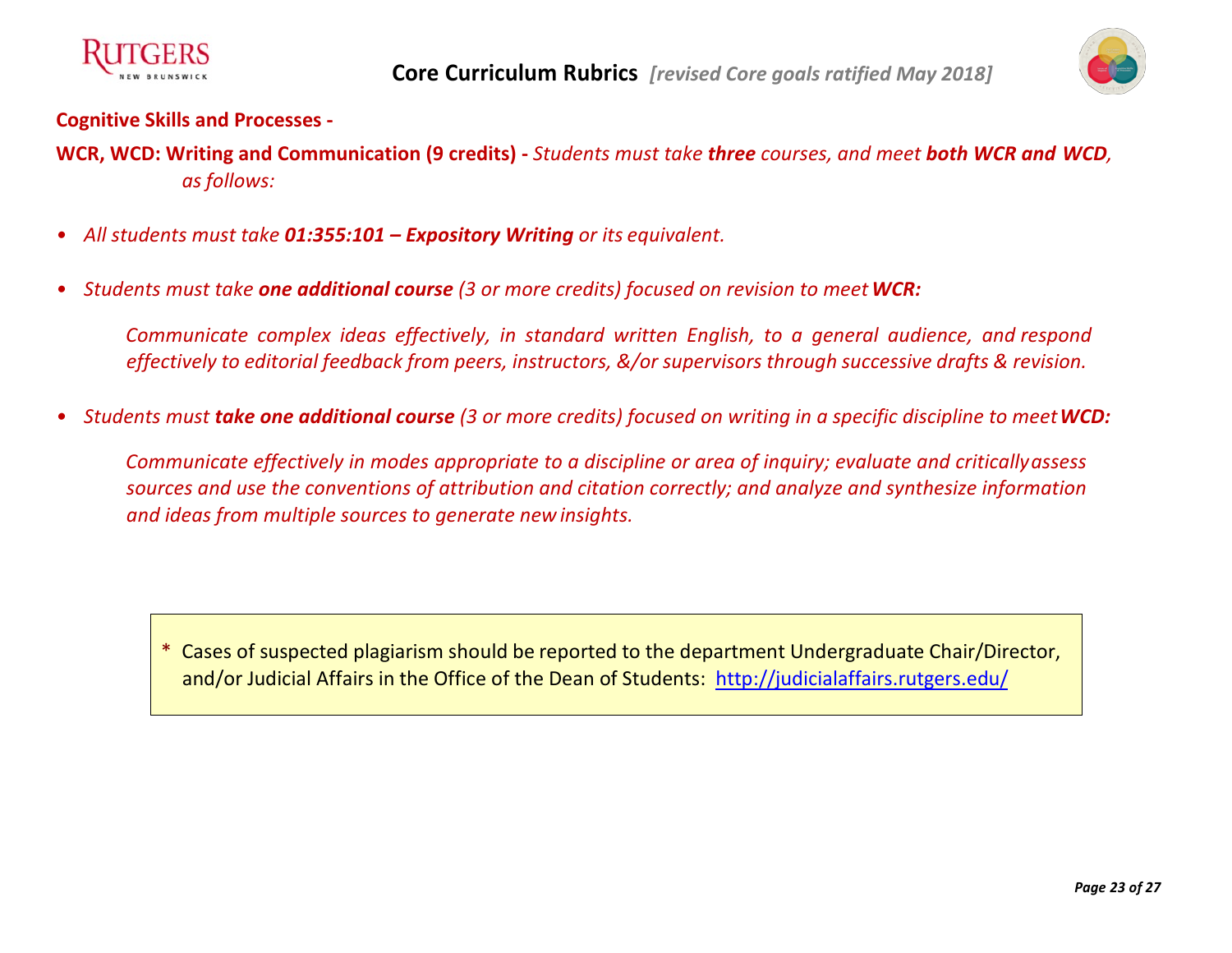



#### **Cognitive Skills and Processes -**

# **WCR, WCD: Writing and Communication (9 credits) -** *Students must take three courses, and meet both WCR and WCD.*

| GOAL WCR – Student is able to Communicate complex ideas effectively, in standard written English, to a general audience, and respond                                                                                                                     |                                                                                                                                                                                                                       |                                                                                                                                                                                                                                |                                                                                                                                                       |  |  |
|----------------------------------------------------------------------------------------------------------------------------------------------------------------------------------------------------------------------------------------------------------|-----------------------------------------------------------------------------------------------------------------------------------------------------------------------------------------------------------------------|--------------------------------------------------------------------------------------------------------------------------------------------------------------------------------------------------------------------------------|-------------------------------------------------------------------------------------------------------------------------------------------------------|--|--|
| effectively to editorial feedback from peers, instructors, &/or supervisors through successive drafts & revision.                                                                                                                                        |                                                                                                                                                                                                                       |                                                                                                                                                                                                                                |                                                                                                                                                       |  |  |
| <b>OUTSTANDING</b>                                                                                                                                                                                                                                       | <b>GOOD</b>                                                                                                                                                                                                           | <b>SATISFACTORY</b>                                                                                                                                                                                                            | <b>UNSATISFACTORY</b>                                                                                                                                 |  |  |
| Presents complex ideas as a clear                                                                                                                                                                                                                        | Makes a clear argument, based on                                                                                                                                                                                      | Presents a satisfactory argument                                                                                                                                                                                               | Fails to make a cogent argument or                                                                                                                    |  |  |
| and compelling argument.                                                                                                                                                                                                                                 | plausible reasoning. Sustains an                                                                                                                                                                                      | and analysis following the                                                                                                                                                                                                     | to offer sound analysis of any but                                                                                                                    |  |  |
| Insightful, well-reasoned, and                                                                                                                                                                                                                           | argument throughout the analysis.                                                                                                                                                                                     | strictures of the course.                                                                                                                                                                                                      | the simplest ideas.                                                                                                                                   |  |  |
| original analysis.                                                                                                                                                                                                                                       | Clear organization.                                                                                                                                                                                                   | Satisfactory organization that                                                                                                                                                                                                 | Poorly organized and difficult to                                                                                                                     |  |  |
| Clear, easy to follow organization<br>with intro, body, and conclusion.                                                                                                                                                                                  | Well-written with only incidental<br>word choice, grammar, or spelling                                                                                                                                                | allows the reader to follow the<br>argument.                                                                                                                                                                                   | follow, impeding meaning.<br>Multiple composition errors that                                                                                         |  |  |
| Eloquently-written. Appropriate<br>word choices. Free of grammar and<br>spelling mistakes.<br>Demonstrates effective<br>incorporation of constructive<br>criticism in successive drafts and<br>evidences self-editing and revision<br>without prompting. | errors.<br>Demonstrates effective<br>incorporation of constructive<br>criticism from peers and instructors<br>in successive drafts.<br>Improvement evident in successive<br>drafts resulting in a good final<br>work. | Writing is satisfactory.<br>Satisfactorily responds to<br>constructive criticism from peers<br>and instructors in successive drafts.<br>Improvement evident in successive<br>drafts resulting in a satisfactory<br>final work. | interfere substantially with<br>comprehension.<br>Does not incorporate feedback, or<br>does not submit revised work.<br>Final work is unsatisfactory. |  |  |
| Improvement evident in successive<br>drafts resulting in an outstanding<br>final work.                                                                                                                                                                   |                                                                                                                                                                                                                       |                                                                                                                                                                                                                                |                                                                                                                                                       |  |  |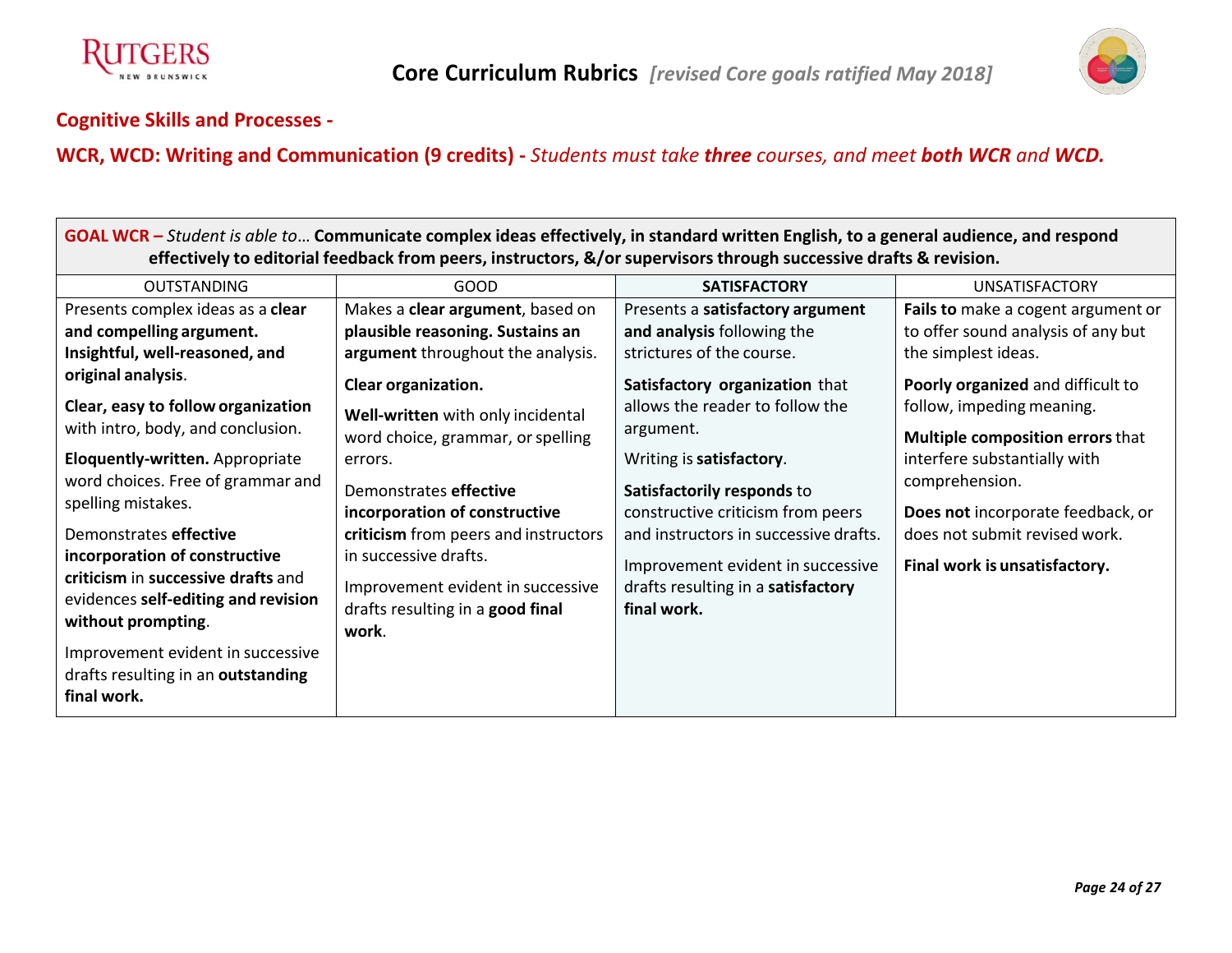



#### **Cognitive Skills and Processes -**

# **WCR, WCD: Writing and Communication (9 credits) -** *Students must take three courses, and meet both WCR and WCD.*

<u> 1989 - Johann Stoff, amerikansk politiker (d. 1989)</u>

| GOAL WCD- Student is able to Communicate effectively in modes appropriate to a discipline or area of inquiry; evaluate and critically assess                                                                                                                                                                                                                                                                                                                                                                                                                                                 |                                                                                                                                                                                                                                                                                                                                                                                                                                                                                                                                                        |                                                                                                                                                                                                                                                                                                                                                                                             |                                                                                                                                                                                                                                                                                                                |  |
|----------------------------------------------------------------------------------------------------------------------------------------------------------------------------------------------------------------------------------------------------------------------------------------------------------------------------------------------------------------------------------------------------------------------------------------------------------------------------------------------------------------------------------------------------------------------------------------------|--------------------------------------------------------------------------------------------------------------------------------------------------------------------------------------------------------------------------------------------------------------------------------------------------------------------------------------------------------------------------------------------------------------------------------------------------------------------------------------------------------------------------------------------------------|---------------------------------------------------------------------------------------------------------------------------------------------------------------------------------------------------------------------------------------------------------------------------------------------------------------------------------------------------------------------------------------------|----------------------------------------------------------------------------------------------------------------------------------------------------------------------------------------------------------------------------------------------------------------------------------------------------------------|--|
| sources and use the conventions of attribution and citation correctly*; and analyze and synthesize information and ideasfrom                                                                                                                                                                                                                                                                                                                                                                                                                                                                 |                                                                                                                                                                                                                                                                                                                                                                                                                                                                                                                                                        |                                                                                                                                                                                                                                                                                                                                                                                             |                                                                                                                                                                                                                                                                                                                |  |
| multiple sources to generate new insights.                                                                                                                                                                                                                                                                                                                                                                                                                                                                                                                                                   |                                                                                                                                                                                                                                                                                                                                                                                                                                                                                                                                                        |                                                                                                                                                                                                                                                                                                                                                                                             |                                                                                                                                                                                                                                                                                                                |  |
| <b>OUTSTANDING</b>                                                                                                                                                                                                                                                                                                                                                                                                                                                                                                                                                                           | <b>GOOD</b>                                                                                                                                                                                                                                                                                                                                                                                                                                                                                                                                            | <b>SATISFACTORY</b>                                                                                                                                                                                                                                                                                                                                                                         | <b>UNSATISFACTORY</b>                                                                                                                                                                                                                                                                                          |  |
| Addresses topic at an advanced,                                                                                                                                                                                                                                                                                                                                                                                                                                                                                                                                                              | Addresses topic soundly and                                                                                                                                                                                                                                                                                                                                                                                                                                                                                                                            | Addresses topic and                                                                                                                                                                                                                                                                                                                                                                         | Does not address topic, or                                                                                                                                                                                                                                                                                     |  |
| professional level; communication is well-                                                                                                                                                                                                                                                                                                                                                                                                                                                                                                                                                   | effectively; communication is well-                                                                                                                                                                                                                                                                                                                                                                                                                                                                                                                    | satisfactorily adheres to the                                                                                                                                                                                                                                                                                                                                                               | does so in a way that is                                                                                                                                                                                                                                                                                       |  |
| argued, effectively presented, and                                                                                                                                                                                                                                                                                                                                                                                                                                                                                                                                                           | argued and appropriate to the                                                                                                                                                                                                                                                                                                                                                                                                                                                                                                                          | format prescribed by the course.                                                                                                                                                                                                                                                                                                                                                            | uninformative, inaccurate,                                                                                                                                                                                                                                                                                     |  |
| appropriate to the intended audience.                                                                                                                                                                                                                                                                                                                                                                                                                                                                                                                                                        | intended audience.                                                                                                                                                                                                                                                                                                                                                                                                                                                                                                                                     | Communication presents a                                                                                                                                                                                                                                                                                                                                                                    | and/or misleading.                                                                                                                                                                                                                                                                                             |  |
| <b>Accurately and effectively employs</b>                                                                                                                                                                                                                                                                                                                                                                                                                                                                                                                                                    | <b>Employs relevant discipline-specific</b>                                                                                                                                                                                                                                                                                                                                                                                                                                                                                                            | coherent narrative, exposition,                                                                                                                                                                                                                                                                                                                                                             | Communication is confusing                                                                                                                                                                                                                                                                                     |  |
| relevant discipline-specific format and                                                                                                                                                                                                                                                                                                                                                                                                                                                                                                                                                      | format and terminology, largely free                                                                                                                                                                                                                                                                                                                                                                                                                                                                                                                   | or argument, and an awareness                                                                                                                                                                                                                                                                                                                                                               | and contains numerous errors.                                                                                                                                                                                                                                                                                  |  |
| terminology, and is free of word-choice,<br>grammar, spelling or organizational<br>errors.<br>Cites a comprehensive range of relevant<br>sources, and accurately applies<br>appropriate conventions for attribution<br>and citation.*<br>Provides sophisticated evaluation and<br>critical assessment of evidence,<br>arguments, and counter-arguments<br>drawn from multiple sources. Artfully<br>uses this analysis in advancing thesis or<br>placing hypothesis testing in appropriate<br>context.<br>Insightfully explores larger implications<br>and connections; demonstrates original | from word-choice, grammar, spelling<br>or organizational errors.<br>Cites clearly relevant sources. Applies<br>appropriate conventions for<br>attribution and citation.*<br>Provides strong evaluation and<br>critical assessment of evidence,<br>arguments, and counter-arguments<br>drawn from multiple sources.<br>Successfully uses this analysis in<br>advancing thesis or placing hypothesis<br>testing in context.<br><b>Explores larger implications and</b><br>connections; demonstrates critical<br>thinking; identifies limits of findings. | of the intended audience.<br><b>Satisfactorily cites sources using</b><br>appropriate conventions for<br>attribution and citation.*<br>Provides satisfactory evaluation<br>and assessment of evidence,<br>arguments, and counter-<br>arguments drawn from multiple<br>sources. Satisfactorily<br>incorporates this material.<br>Notes implications, connections,<br>and limits of findings. | Fails to cite sources and apply<br>appropriate conventions for<br>citation and attribution.*<br>Fails to provide evaluation and<br>assessment of evidence,<br>arguments, and counter-<br>arguments drawn from<br>sources.<br>Little or no attention to<br>implications, connections, or<br>limits of findings. |  |
| thinking; explicates limits of findings.                                                                                                                                                                                                                                                                                                                                                                                                                                                                                                                                                     |                                                                                                                                                                                                                                                                                                                                                                                                                                                                                                                                                        |                                                                                                                                                                                                                                                                                                                                                                                             |                                                                                                                                                                                                                                                                                                                |  |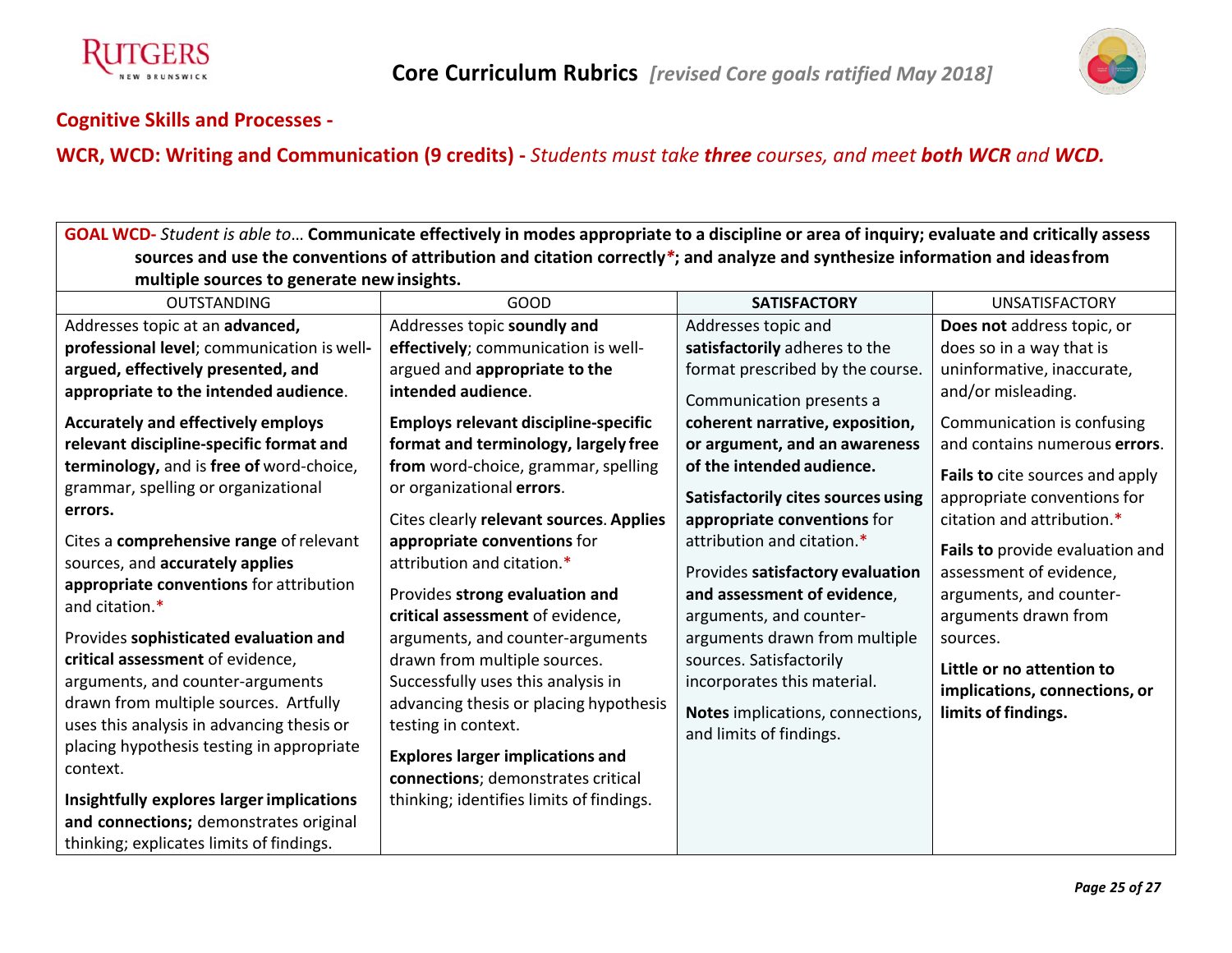



#### **Cognitive Skills and Processes –**

#### **QQ, QR: Quantitative and Formal Reasoning** (6 credits) - *Students must take two courses and meet both of thesegoals.*

If using specific objective questions identified for each goal, the instructor may set the benchmarks for each rating as appropriate to the course *and the discipline. For example, a typical benchmarking is laid out here:*

| 90% or<br><sup>.</sup> more correct | 80%-89% correct | $70\%$ -,<br>$79\%$<br>correct | 69% or less correct |
|-------------------------------------|-----------------|--------------------------------|---------------------|
|-------------------------------------|-----------------|--------------------------------|---------------------|

| GOAL $QQ$ – Student is able to Formulate, evaluate, and communicate conclusions and inferences from quantitative information.                                                                                                                                                                                                                                                                                                                               |                                                                                                                                                                                                                                                                                                                                                                         |                                                                                                                                                                                                                                                                                                                          |                                                                                                                                                                                                                                            |  |
|-------------------------------------------------------------------------------------------------------------------------------------------------------------------------------------------------------------------------------------------------------------------------------------------------------------------------------------------------------------------------------------------------------------------------------------------------------------|-------------------------------------------------------------------------------------------------------------------------------------------------------------------------------------------------------------------------------------------------------------------------------------------------------------------------------------------------------------------------|--------------------------------------------------------------------------------------------------------------------------------------------------------------------------------------------------------------------------------------------------------------------------------------------------------------------------|--------------------------------------------------------------------------------------------------------------------------------------------------------------------------------------------------------------------------------------------|--|
| <b>OUTSTANDING</b>                                                                                                                                                                                                                                                                                                                                                                                                                                          | GOOD                                                                                                                                                                                                                                                                                                                                                                    | <b>SATISFACTORY</b>                                                                                                                                                                                                                                                                                                      | <b>UNSATISFACTORY</b>                                                                                                                                                                                                                      |  |
| <b>Effective and insightful selection</b><br>and presentation of a range of<br>quantitative information.<br><b>Formulates well-justified</b><br>conclusions/inferences from the<br>data at a high level of specificity<br>and sophistication. Engages in<br>extensively critical analysis of the<br>conclusions/inferences including<br>discussion of tests of validity and<br>scope.<br>Presentation is analytically precise,<br>persuasive, and thorough. | Appropriate selection and<br>presentation of relevant<br>quantitative information.<br>Draws a reasonably-justified<br>conclusion/inference from the data.<br><b>Identifies</b> basic strengths and<br>weaknesses of the conclusions/<br>inferences noting concerns about<br>validity and scope.<br><b>Clearly and correctly presents</b><br>conclusions and inferences. | Satisfactory selection and<br>presentation of relevant<br>quantitative information in<br>adherence with standards conveyed<br>in the course.<br><b>Draws</b> conclusions/inferences from<br>the data, noting appropriate<br>concerns about validity and scope.<br>Satisfactorily presents conclusions<br>and inferences. | Fails to select and present relevant<br>quantitative information in<br>adherence with standards conveyed<br>in the course.<br>Fails to draw, or critically assess,<br>logical conclusions/inferences from<br>the quantitative information. |  |